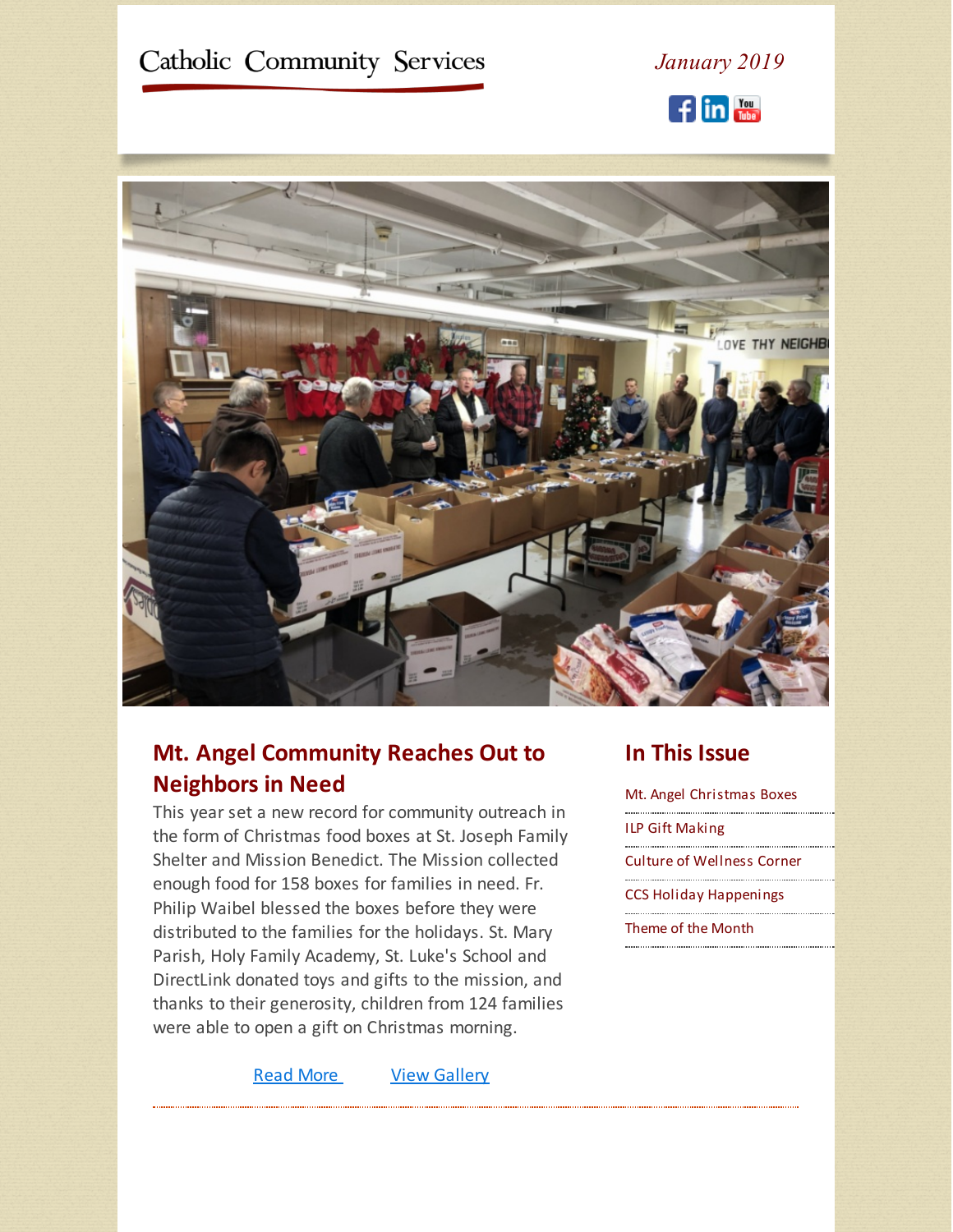

## **ILP Gift Making**

Last year, the CCS Independent Living Program (ILP) helped 136 youth who have been in foster care develop life skills on their way to becoming responsible, independent adults.

ILP hosted their 8th annual Christmas craft night in December at the Kroc Center where youth created gifts for Christmas. Gifts included glass lanterns, sugar body scrub, metal stamped bracelets, reindeer and melted crayon ornaments, fleece blankets, decorative Post-It holders, rustic painted mason jars, and colorful coasters. There was a fully stocked gift wrap and card making station so they could package their creations to take home as gifts. Volunteers from the community came to teach some of the crafts. Each youth won two store-bought gifts in the raffle and two grand prizes of \$50 gift cards were awarded.

View [Gallery](https://ccs.shootproof.com/gallery/8523878/)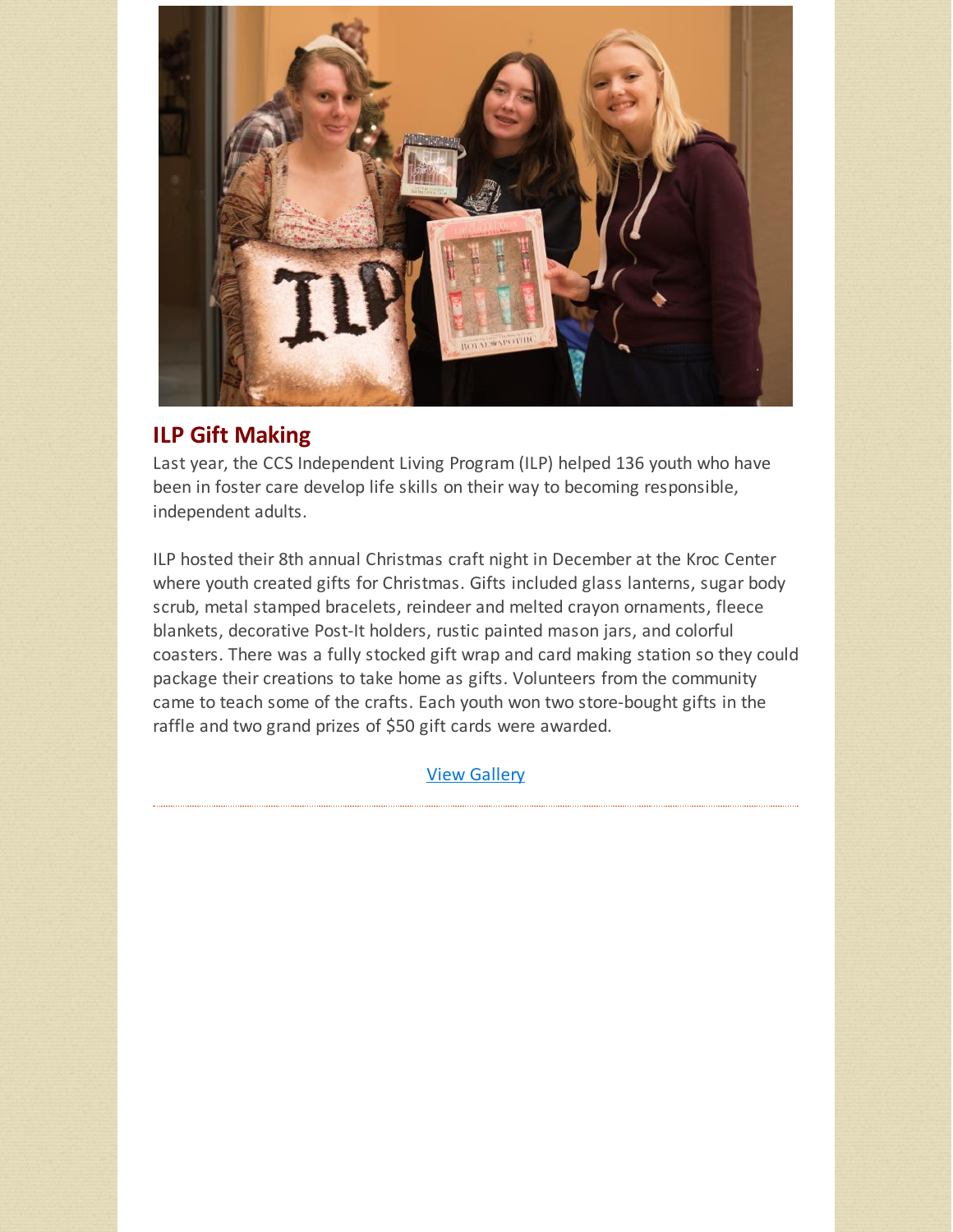

## **Culture of Wellness Corner: Blue Zones Overview**

What do the cities of Barbagia (Sardinia), Ikaria (Greece), Nicoya Peninsula (Costa Rica), Loma Linda (California), and Okinawa (Japan) have in common? These places have the highest life expectancy rates or the highest proportions of people who reach 100 years of age. A recent study led by Dan Buettner called these regions Blue Zones**®** and the lifestyle habits of the people living in these zones are being adopted around the globe. Life expectancy of an American born today averages 78.2, but this year, over 70,000 Americans have reached their 100th birthday. What are they doing that the average American isn't, or won't do?



**Holiday Happenings in a Chest-Nutshell...**